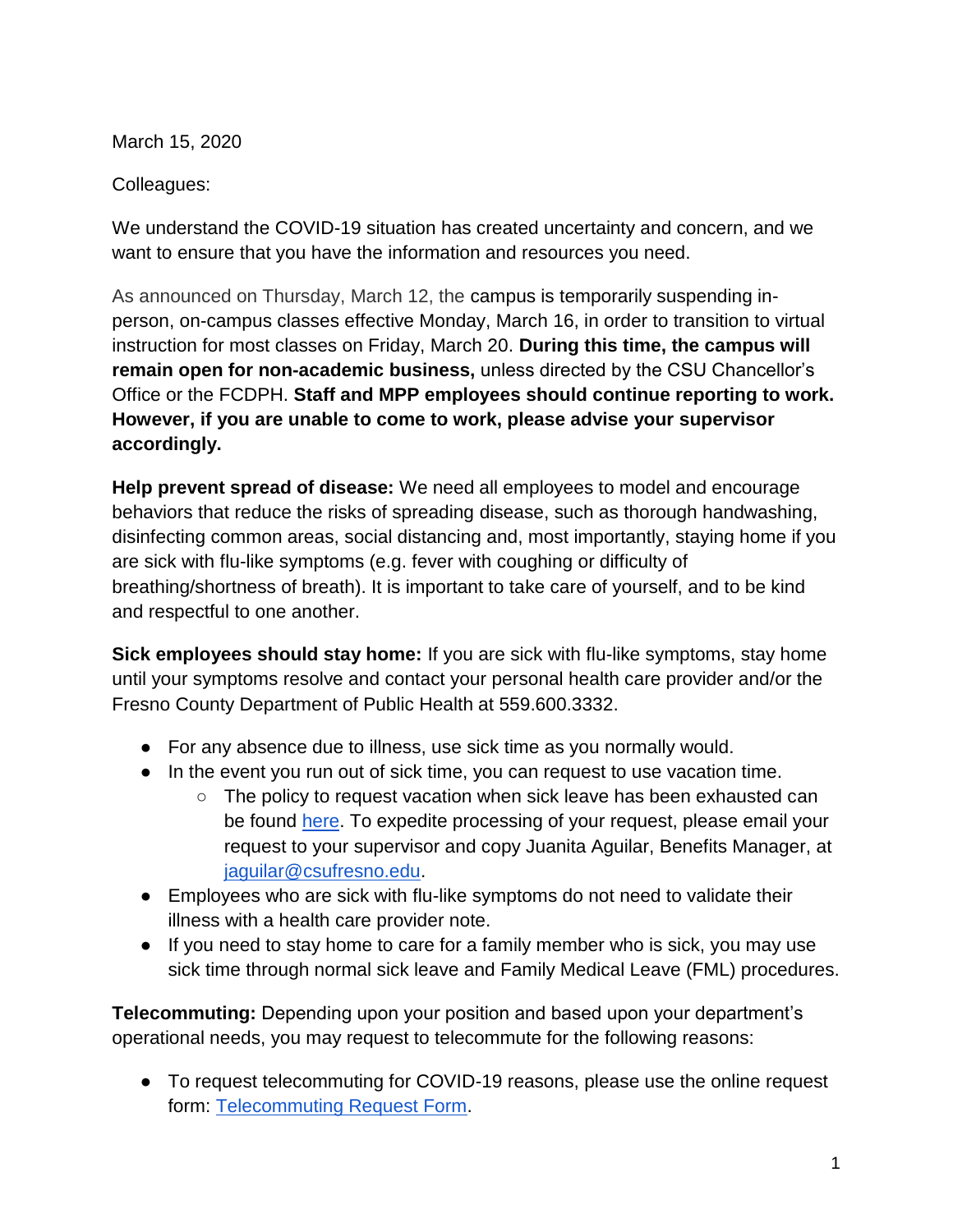- If you or a member of your household needs to self-isolate due t[o](https://www.cdph.ca.gov/Programs/CID/DCDC/Pages/Immunization/nCOV2019.aspx) [California](https://www.cdph.ca.gov/Programs/CID/DCDC/Pages/Immunization/nCOV2019.aspx)  [Department of Public Health](https://www.cdph.ca.gov/Programs/CID/DCDC/Pages/Immunization/nCOV2019.aspx) guidance.
- If you are at higher risk for serious illness from COVID-19 because of your age or health condition, and your health care provider recommends an alternate work schedule, leave of absence and/or telecommuting, you can request an accommodation through normal Family Medical Leave (FML), Pregnancy Disability Leave (PDL), and/or Americans with Disabilities Act (ADA) procedures by contacting Cathy Legarretta, Confidential Leave Coordinator in Human Resources at 559.278.2032 or [calegarretta@csufresno.edu.](mailto:calegarretta@csufresno.edu)

## **Other leave options:**

- **In light of the recent decisions by local school districts to close, please consult with your manager and Vice President / Cabinet member regarding telecommuting options.**
- We have also been actively seeking guidance from the Chancellor's Office for additional options to help support our employees in this unprecedented situation.

## **Student assistants:**

- Student assistants may continue to work their normal schedule.
- Student assistants will be paid the hours they would have otherwise worked through April 5 if they are ill, need to self-isolate, or if their job duties are impacted by transitioning to virtual education.
- Student assistants who are ill with flu-like symptoms should stay home and contact the [Student Health and Counseling Center](http://fresnostate.edu/studentaffairs/health/) at 559.278.2734.
- We are coordinating closely with the Chancellor's Office for any additional options available to help support our student assistants and will keep you apprised.

**Travel:** The situation with coronavirus remains dynamic, and Fresno State employees are reminded to:

- Avoid all university-related travel to CDC Level 2 (sustained community transmission) Travel Health Notice countries, in addition to Level 3 (widespread sustained transmission) [Travel Health Notice](https://wwwnc.cdc.gov/travel/notices) countries.
- Self-isolate for 14 days if they have a recent travel history from a CDC Level 3 country, beginning from the time they left the Level 3 country. CDC travel guidance for Level 3 countries applies to all travelers returning from a Level 3 country for any purpose, including personal travel. Please consult with Human Resources abou[t](http://fresnostate.edu/adminserv/hr/benefits/leavesofabsence/index.html) [leave](http://fresnostate.edu/adminserv/hr/benefits/leavesofabsence/index.html) options available according to the applicable collective bargaining agreement (CBA).